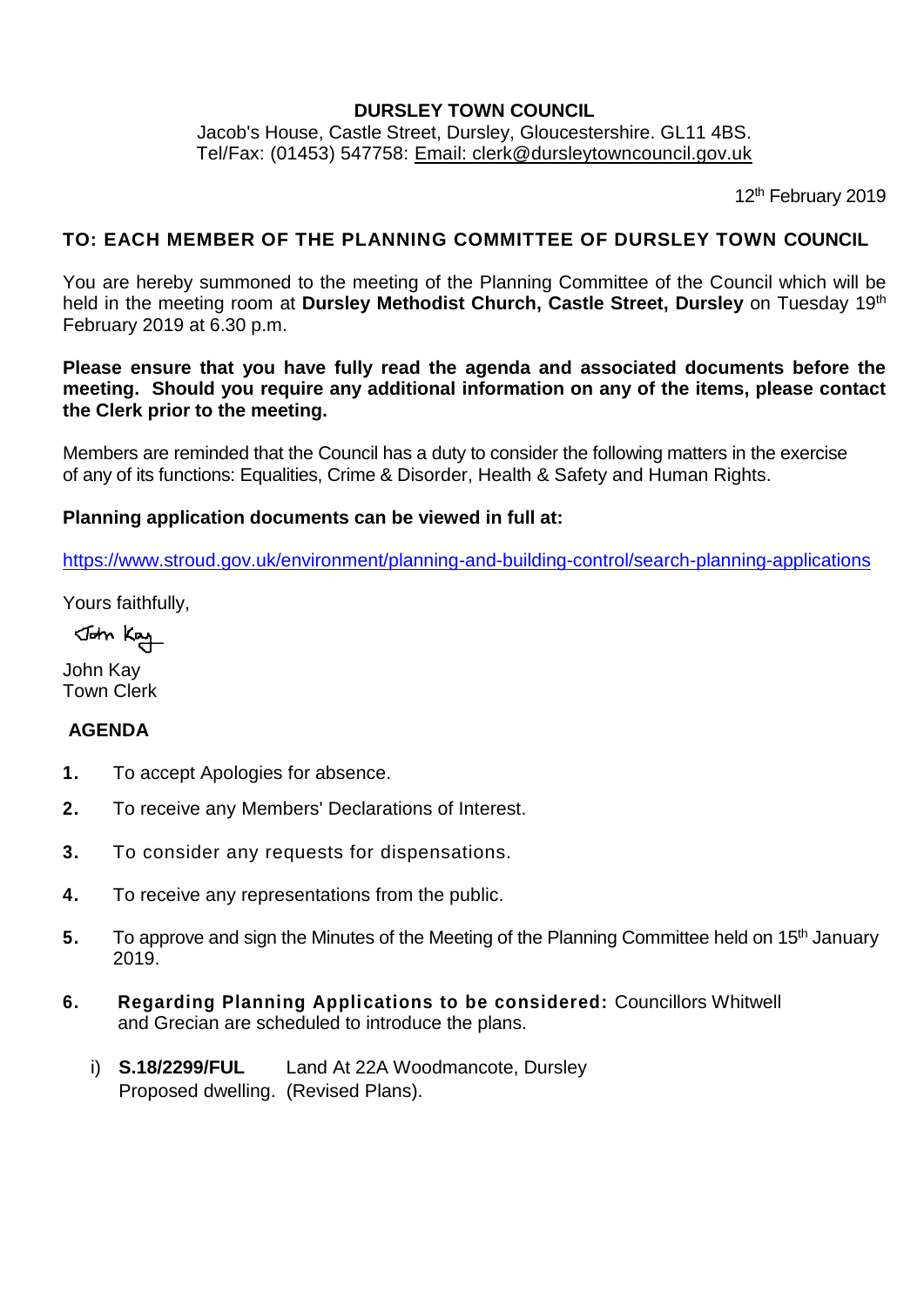# ii) **S.19/0102/TCA** 14 Parsonage Street, Dursley, GL11 4EA

The two trees (conifer Lawsons) are located along side drive and to the rear of neighbouring houses. The trees are on a small banked area beside drive and are regarded by the customer to be too large for the location and they are worried from a safety point of view. We are requesting a full removal of the two in question. We are also requesting permission to pollard two horse chestnuts at the rear of the garden at The Hollies due to large limbs breaking off and damaging the neighbouring property. We plan to pollard so as to keep the tree but also keep them under control.

- iii) **S.18/2746/HHOLD** 17 Hardings Drive, Dursley, GL11 4LP Erection of 2 storey extension to rear of dwelling and existing conservatory to be removed.
- iv) **S.19/0090/FUL** Sheephouse Farm, Uley Road, Dursley, GL11 5AD Full planning application for the replacement of an existing storage building with a new building on rural business centre to be used in conjunction with existing veterinary physiotherapy clinic (sui generis).
- v) **S.18/1348/DISCON** Land At Littlecombe, Lister Road, Dursley Discharge of conditions 11 - Open space management, 27 - Traffic mitigation Everlands/Hopton Lane and 35 - Parking public places from planning permission S.15/0476/OUT.
- vi) **S.19/0114/FUL** 21 21A Parsonage Street, Dursley, GL11 4BW Retrospective change of use from Class B1 (office) to mixed use Class A1 and A2.
- vii) **S.19/0157/HHOLD** 15 Uley Road, Dursley, GL11 4NH. Two storey side extension and single rear extension with deck to rear.
- viii)**S.19/0184/HHOLD** 32 Oak Drive, Dursley, GL11 4DX Replace left garage door with window and construct two-storey extension to rear.

#### ix) **S.19/0243/TCA** 74 Parsonage Street, Dursley, GL11 4A T4 Fell row of conifers to ground level to allow more light into the smaller yew trees growing at either end. T3 Reduce back overhanging limbs from Hazel which overhang the footpath. T2 Reduce the top out of the holly by 2m to gain a formative shape in the future. T1 2.5 meter crown reduction all over and deadwood.

# **7. Consideration of Licensing Applications:**

None at the time of the agenda.

# **8. Regarding Planning Matters in General:**

## i) **Notifications (incl. Discharge of conditions/certificates/permitted development):**

None at the time of the agenda.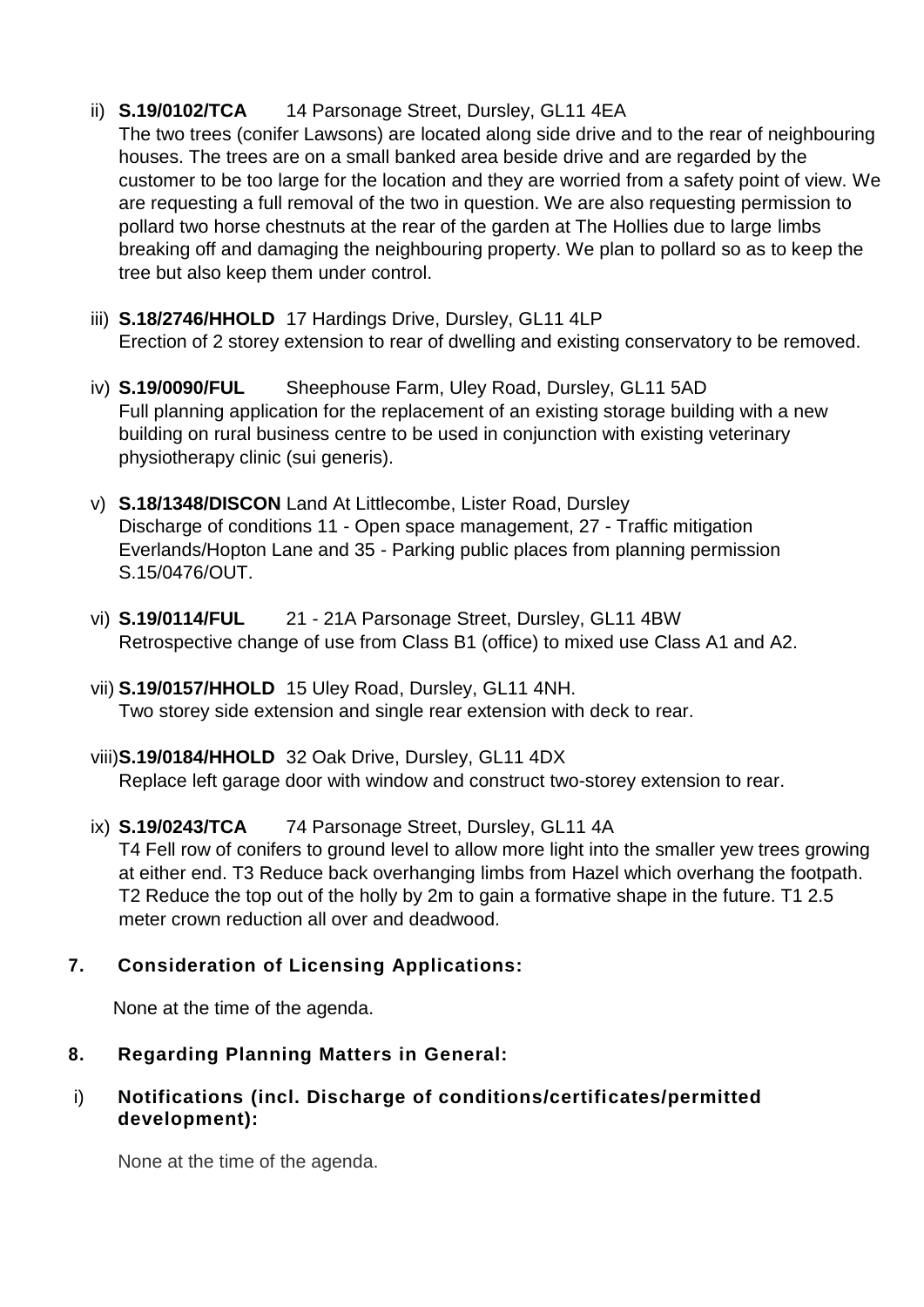### ii) **Notification of Planning Permissions:**

**S.18/2779/DISCON** Stanthill House, Uley Road, Dursley, GL11 4PF Discharge of condition 4 (Joinery) of S.18/1733/LBC

**S.18/2589/DISCON** Land At 21 Woodland Avenue, Dursley Discharge of Condition 4 (Levels) of S.17/2722/FUL.

**S.18/2468/VAR** Site For Erection Of Livestock Shelter, Ganzell Lane,

Woodmancote, Dursley

Variation of condition 4 from permission S.17/1010/FUL (burning of waste).

**S.18/2532/HHOLD** 12 Budding Way, Dursley, GL11 5BE Retrospective application for change of fencing and addition of trellis on top of fence at rear of property.

**S.18/2445/DISCON** Courtyard At 38 Long Street, Dursley Discharge of condition 4 (materials) of S.18/1536/FUL.

**S.18/1966/DISCON** Reliance Works, Long Street, Dursley, GL11 4LS Discharge of condition 3 (external lighting) of S.17/1357/FUL.

## iii) **Notification of Refused Planning Applications:**

**S.18/2573/HHOLD** 2 Lawrence Grove, Dursley, GL11 4EY Construction of timber framed, timber weather board clad garage to house small classic car

### iv) **Notification of Resubmitted Planning Application Response:**

**S.18/2770/FUL** Plot 3 Land At Hunger Hill, Dursley

Erection of dwelling. Replacement of existing consent S.16/0027/FUL. The Town Clerk resubmitted the Council's response for S.16/0027/FUL, as the plans were the same. The original reference to Knotweed was excluded in the response due to treatment works and the associated guarantee supplied since S.16/0027/FUL.

### **9. To Consider the Response from Stroud District Council in Relation to Council's Complaint Regarding:**

**S.18/2330/FUL** Site for Erection of Livestock Shelter, Ganzell Lane, Woodmancote Retention of Field Shelter (Members: Associated Letters attached).

### **10. To Consider Reviewing the following Area Plans and Consultations** (including any received after publication of the agenda):

i) To note that the Council's response to the Local Plan Review Emerging Strategy Paper consultation was submitted by the 18<sup>th</sup> January 2019 deadline. The next stages are:

Autumn 2019 - Final Draft Plan consultation. Autumn 2020 - Pre-submission consultation. Summer 2021 - Modifications. Consultation on any proposed modifications to the plan. Winter 2021/22 - Adoption. Further information is available from the Stroud District Council Planning Policy Team. Email: [local.plan@stroud.gov.uk](mailto:local.plan@stroud.gov.uk) Tel. No. 01453 754143.